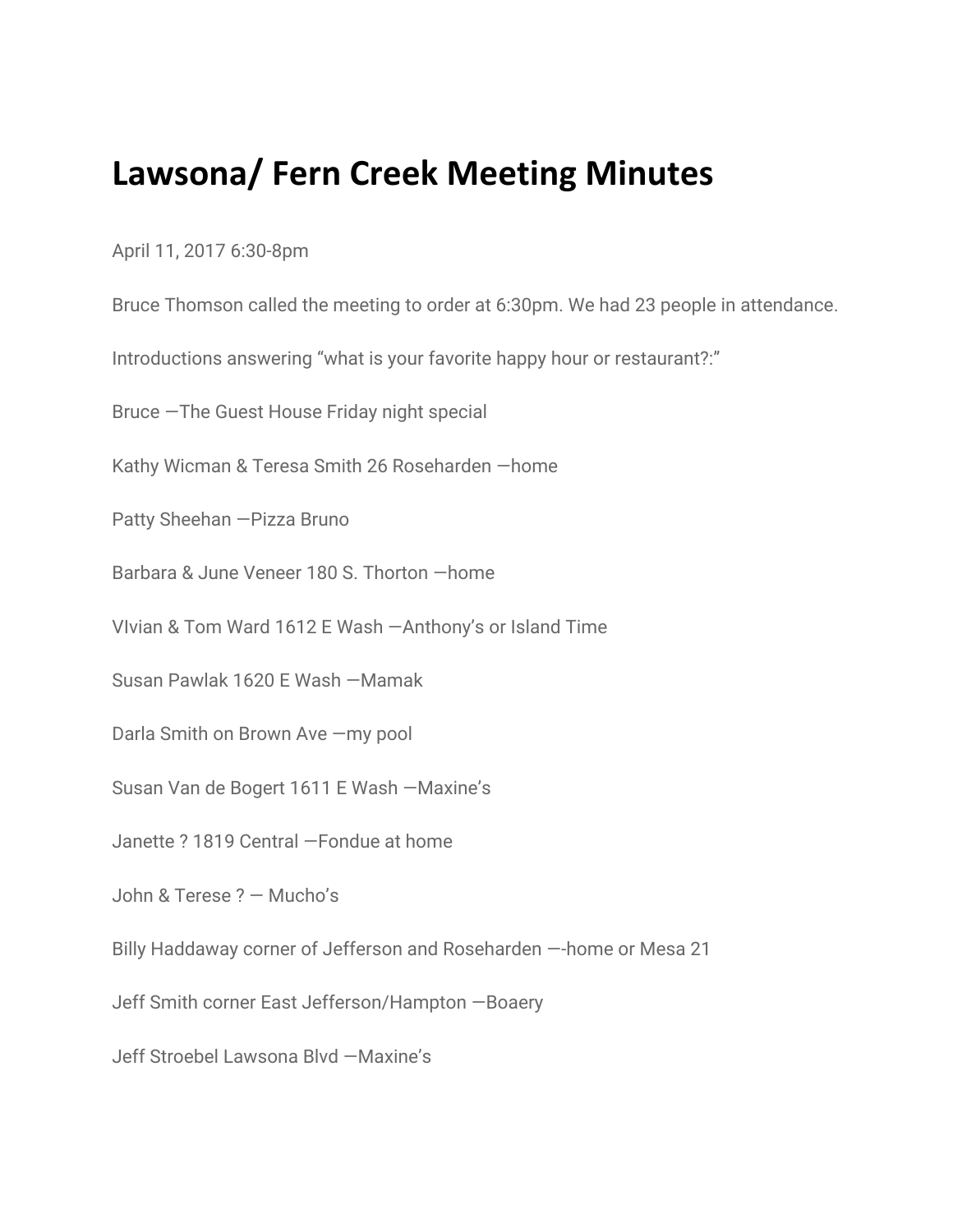Lauren corner Robinson /Glenwood —–dog park

Natasha ? looking for a home in the area —Dexter's

Community Update: Patty Sheehan

1. Historic Signs. We are entitled to Historic signs. She is surprised we do not have them. She believes we should have a mayor's matching gift project. Richard Forbes will work with us to get us these signs.

2. LED lights. This has been requested from OUC by Patty. It is taking awhile, but they are working on it.

3. Sign. Billy Haddaway says that on March 23, we got an email from the district office that the sign has been approved and the city will do one more drive by at the sight.

4. Corporate 5K. April 13. It will be crazy between 4 and 8pm in the neighborhood.

5. Questions:

1. Park Ranger Request: There have been a lot of thefts, but because of Amendment 2 there have been budget cutbacks. We had a park ranger a few years ago, but his position was eliminated. There are no funds to hire the park ranger back. There are 4 rangers at Lake Eola from 5am to midnight.

2. Homeless: Delaney people are calling so that is why there are no homeless there. The park rangers are often held up at Lake Eola giving tickets in the mornings. Officer Rosado and the Commissioner encourage people to call when they see the homeless in the parks.

Officer Rosado: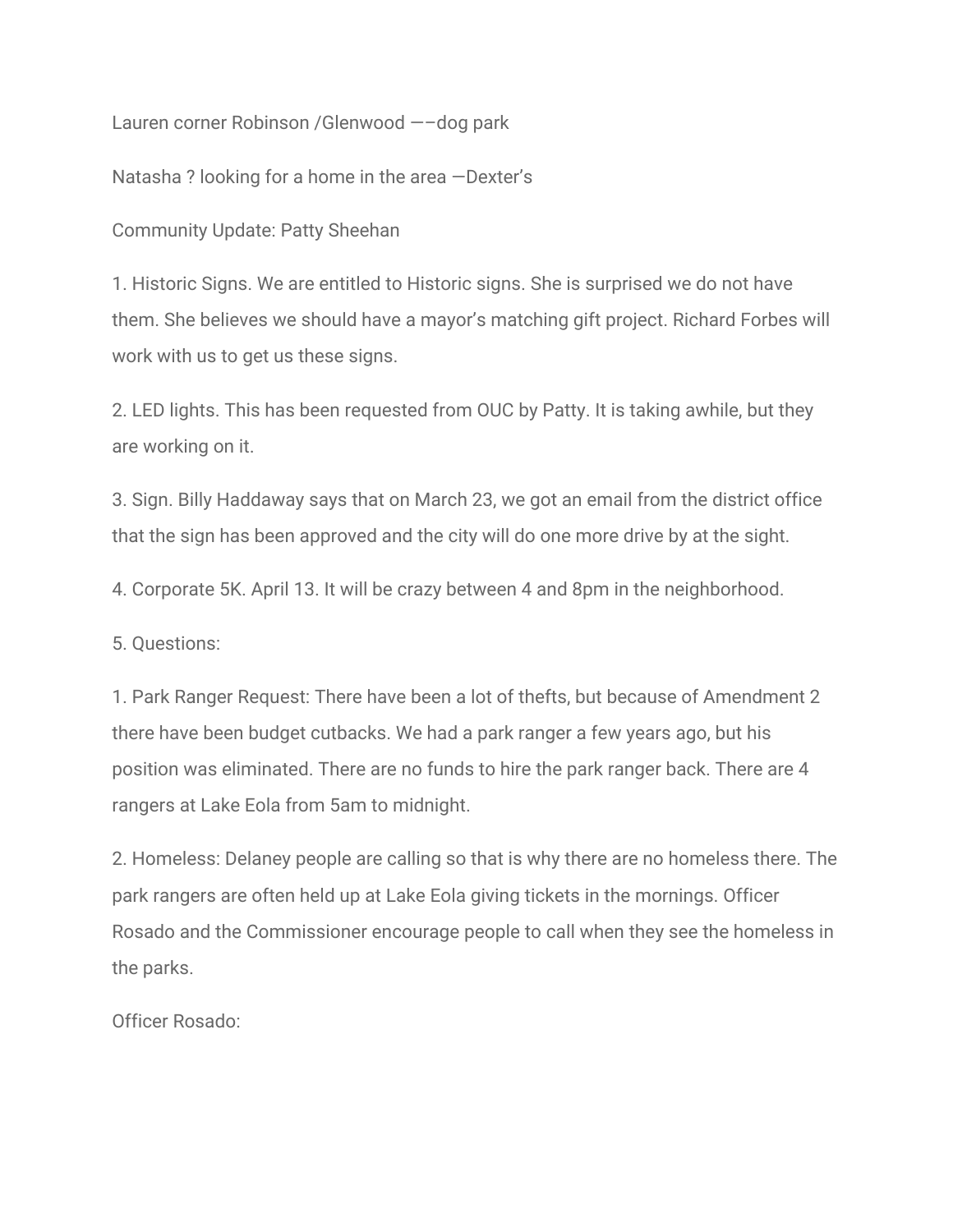1. 101 calls of suspicion, but there are a lot of dark places. Send me emails & calls. Lawsona/Fern Creek- 174 calls for service: 17 reported cases( Not all reported cases were crimes, but were reported cases.) -2 vehicle burglaries & 3 house burglaries. If you want to know how many crimes are in your area go to "CityofOrlando.net" then click on district 4, then click on lawsona/fern creek and you will see what is happening. Compared to last year which was at 203 calls for service; 42 suspicious reports, last year it was 35 so that number is up this year.

2. What we are having is opportunity crimes. Lock your doors and your cars. Transients are creating the issues.

## Neighborhood Lookout:

Susan Van de Bogert reminds us that we are 6 inches below the water table due to lack of rain… one of the yards on Washington was on fire at 6am one morning so please keep your eyes open.

## Jon Perrone-Manager of Parks

He shares a little about what is being done in the parks….A lot of man hours have been expended for people cleaning up under the trees so people can see into the park. Old bridge is being redesigned and moved to the other side of Langford Park. It will be made of new material so it will last longer. The other bridges in Dickson Park are being redesigned one by one. Every 2 or 3 years the Parks Dept. goes through and cleans up the park. He acknowledged the homeless issue… At 6am there were 7 homeless; sometimes more and other times less. He said they are sending bicycle guards down this way 2 or 3 times a day, but that is all they can do. They are working on shoring up walls along fern creek. They put one bench out there to showcase what the benches look like. You can give to the trust and have a name put on the bench if you call his office. All the new benches will have this new material so it will last longer. Question: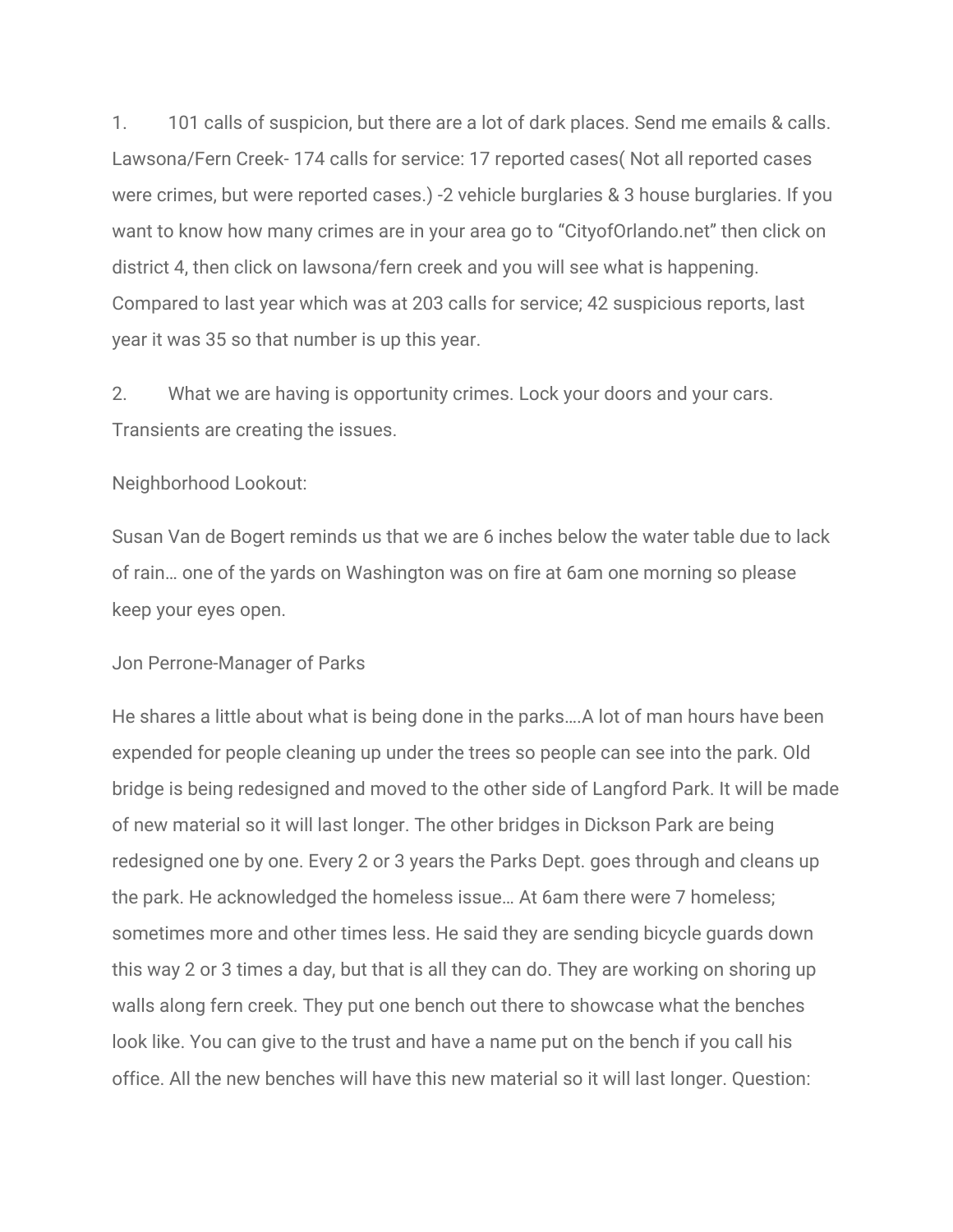Can we put info about flags & bench donations to be put on the website? It costs \$850 for a bench with whatever verbage you want so keep that in mind if you want to donate.

Lisa Henry—Streets and Storm Water:

The city has just about 3,000 employees, 25% work at night. Over half a million people are out an about in the daytime and this outnumbers the number of employees. We need your eyes on what is going on. She has been in her position for 5 years. The Parks department recognizes the need for a consultant. The have a five to ten year Fern Creek erosion plan, but need a consultant to shore up their plan. April is usually the driest month so to have the clean up in April is the best time.

## Jan Rahill—

TECO Gas funds "Greenup" which coordinates volunteers brought the military sorority that helped us. She gives thanks for all of our efforts.

Vivian Ward- beautification Committee:

1. Lake Lawsona: fountain and drudging. Lisa has information so she will email the information to Vivian. We cannot drain the lake completely. Bathal box project; eliminating all the debris out and we come and suck out the leaves so it doesn't make its way to the lake. Signing, lights, traffic calming, are part of transportation.

2. Fall Clean up: Date TBD.

3. Mosquito Traps: Call Orange County for Mosquito control and they will come and spray your yard for free. This is the county, not the city. Flyer handed out

4. Free tress. Streets that have more trees create a calming effect.